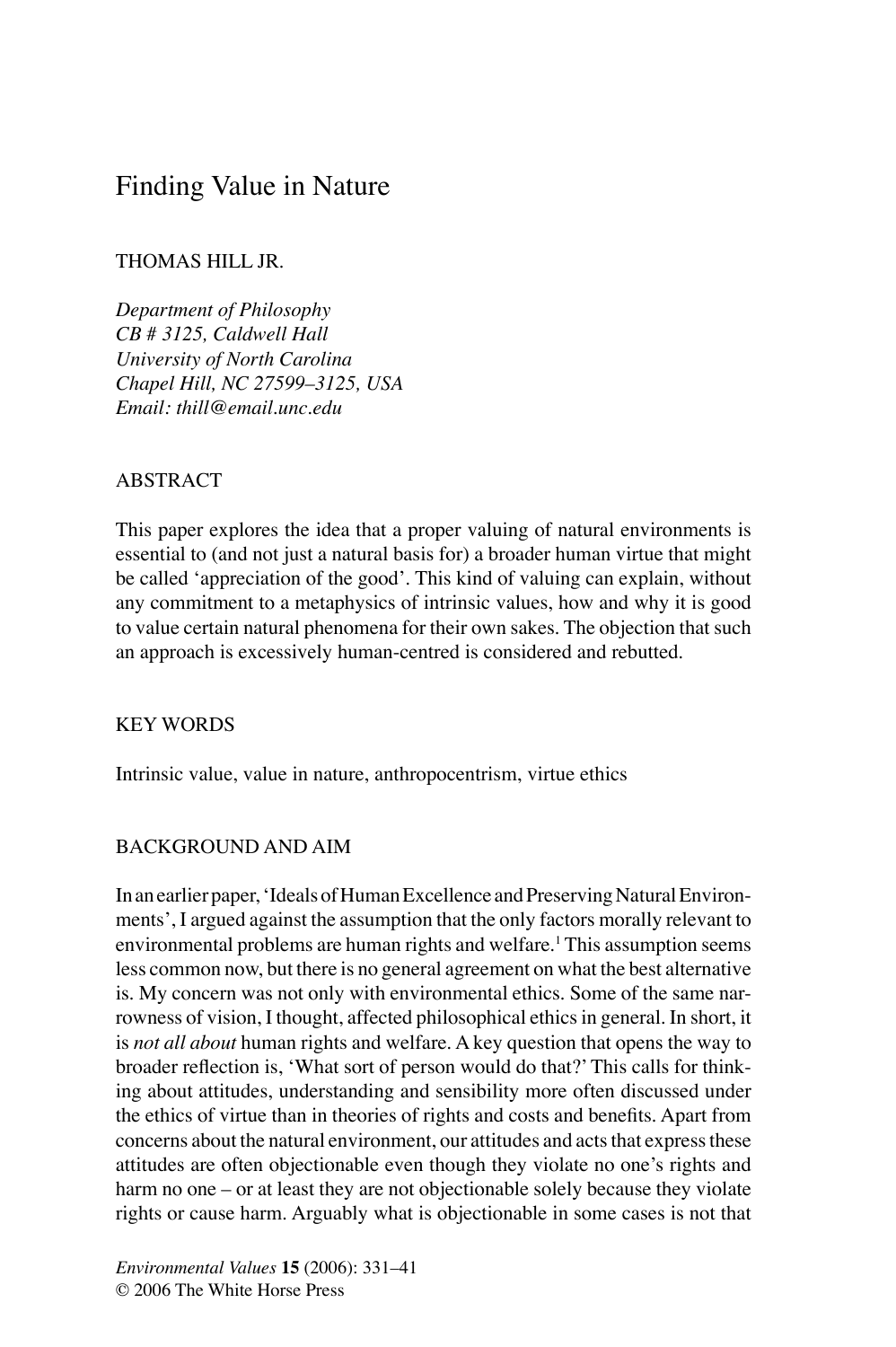rights are violated or welfare is diminished. The ungrateful heir who spits on his grandmother's grave after the genuine mourners have left expresses an attitude that seems bad independently of rights, benefits and harms. Similarly, I argued, those who despoil the natural environment often express objectionable attitudes rooted in ignorance, self-importance and patterns of aesthetic insensitivity that, if not themselves vices, give evidence of deficiency in the natural bases of human excellences, such as proper humility, gratitude and aesthetic appreciation.

My argument appealed to common understandings of human virtues and vices that are often ignored in the rights and welfare literature, but it would not satisfy those who want an ethics and value theory that can support good environmental policies without relying on assumptions about human relations and attitudes. Insofar as it appealed to ideals of human excellence and attitudes, my main argument made no appeal to the intrinsic value of nature, or non-human animals, or eco-systems, at least as 'intrinsic value' is often construed.<sup>2</sup> Although sceptical of uncritical talk of 'intrinsic values', I also believe strongly that the wrongness of most objectionable acts and attitudes is over-determined. It is usually a mistake to say that the reason that something is morally objectionable is such and such (just one thing). So whether there are other, less human-centred, reasons against the environmental practices I discussed is another issue - left open by my argument. My main point was that arguments from the intrinsic value of nature are not necessary to show the inadequacy of theories that appeal solely to human rights and welfare. Whether such arguments are tenable and provide additional support for the same conclusion is a further question.

Many familiar objections to an ethics exclusively focused on human rights and welfare appeal to the idea of animal rights or the intrinsic badness of pain in any sentient beings. Other arguments turn on the value of species or ecosystems. My earlier essay set these aside, not because they are unimportant but because I thought that, for my limited purposes, they were unnecessary. Even broadening the discussion to include 'animal rights' arguably fails to capture the full range of values that are important to environmentalists and lovers of nature. My concern was to explore possible connections between attitudes towards the natural environment and familiar human virtues, such as humility, gratitude and aesthetic sensibility. The question raised, about strip-mining, logging old redwood groves and replacing gardens with asphalt, was not 'Whose rights and interests were violated?' but 'What sort of person would do that?' My suggestion in the end was that those who regard only human rights and welfare as reasons not to destroy the natural environment seem to lack the natural basis of the virtues of proper humility, gratitude and aesthetic appreciation.<sup>3</sup> My conclusion was limited, but implied that, barring special explanation, we can expect that virtuous persons will value nature for its own sake<sup>4</sup> - at least they will not regard the natural environment merely as a means to human welfare or as something whose treatment is constrained only by human rights, for example, property rights. My aim in that essay, frankly, was to capture some important environmental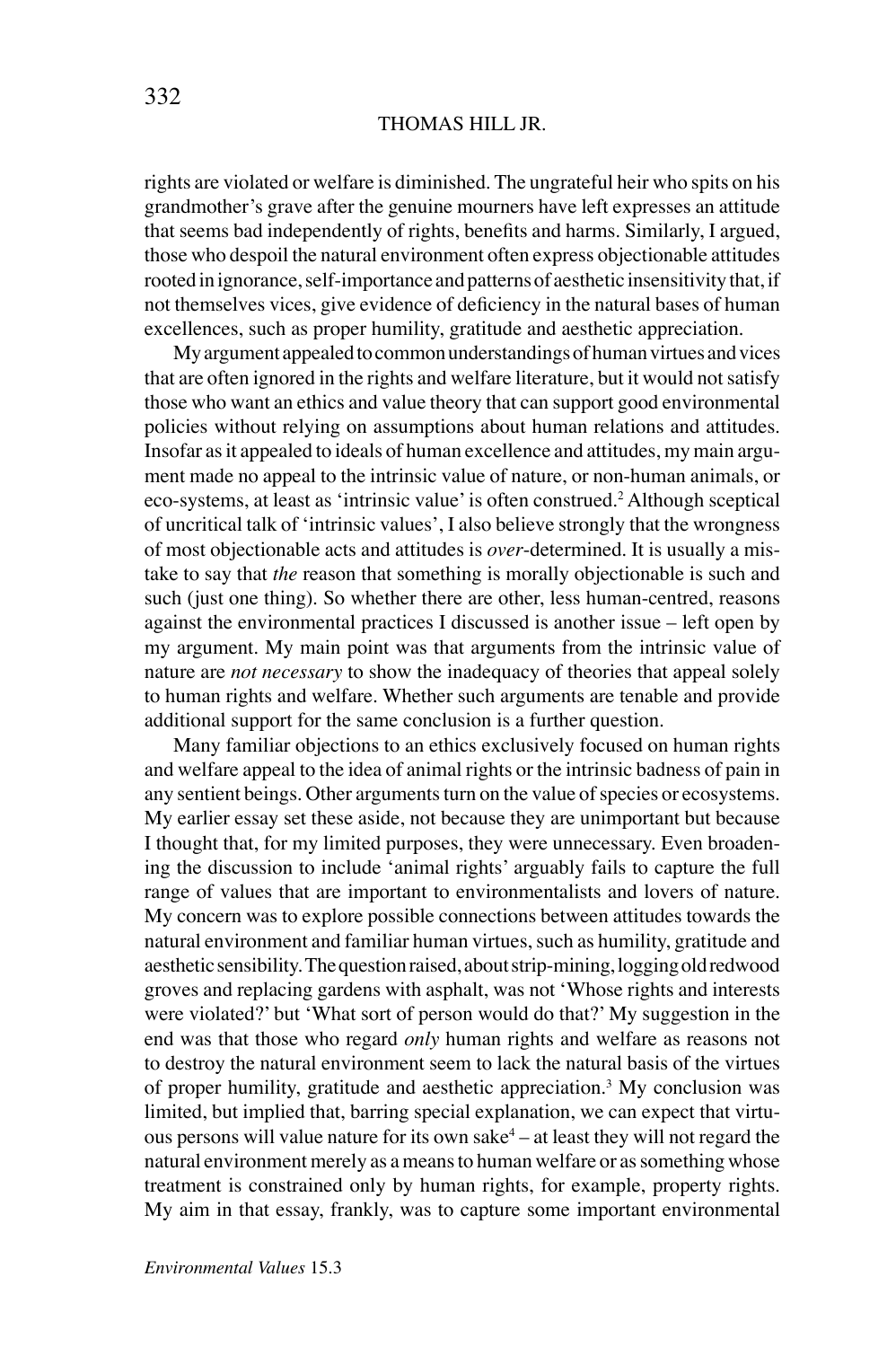values without resorting to certain familiar ideas that I find unpromising, such as Native American animism, religious mysticism and metaphysical realism about values inherent in nature.

So much for background. Now I want to explore the idea that a proper valuing of natural environments is essential to (and not just a natural basis for) a broader human virtue that we might call 'appreciation of the good'. Those who are already committed to the value of nature, or various aspects of it, as a metaphysical fact should have no objection to this idea, but they are likely to insist that the 'value of nature' is prior to and totally independent of human capacities for appreciation. In my view the relation is not so simple and onedirectional. Values are not natural (or 'non-natural') properties that we happen to 'see' as pre-existing in a non-human world, but they are also not simply things we create or mere reflections of our subjective tastes. To understand all this is a major philosophical challenge, but, if successful, we would have gone beyond the aim and conclusion of my previous essay. That is, we would understand, without metaphysical obscurity or undue anthropocentrism, how and why it is good to value certain natural phenomena for their own sakes and to recognise and respond appropriately to the value they have, in a sense, independently of human rights and welfare.

# THE COMMON EXPERIENCE OF FINDING VALUE IN NATURE AND **ITS INTERPRETATION**

Poets and novelists often express what many of us find difficult to put into words when we appreciate the beauty, variety, order, complexity and awesomeness of aspects of the natural world. But when thinking about the redwood groves, the Carlsbad caverns, and the interplay of living things in an unspoiled forest, most of us could say not only that we want to see them, but that we value them, value them for their own sakes, not just for their utility or as sources of aesthetic delight. Moreover, if challenged, we might add that we do not think this is just a matter of taste or fashion: they are valuable, and would be even if everyone were to become so crassly materialistic and self-absorbed that they cared about them only for the profit, comfort and passing pleasures that they get from them. If human beings were to disappear from the earth tomorrow, many of us would still count it as a bad thing, a further misfortune or calamity, that the earth be reduced to a lifeless, smouldering rock. This is no doubt due largely (and for some entirely) to a concern for non-human animals, but it is not obvious that even sentient animal life is all that we care about apart from its utility.

Some philosophers want to explain this attitude as a commitment to a metaphysics of independently existing intrinsic values that I find obscure and unhelpful. As before, however, I want to explore alternatives. Following my previous strategy, I want to consider a certain human excellence, or virtue, that seems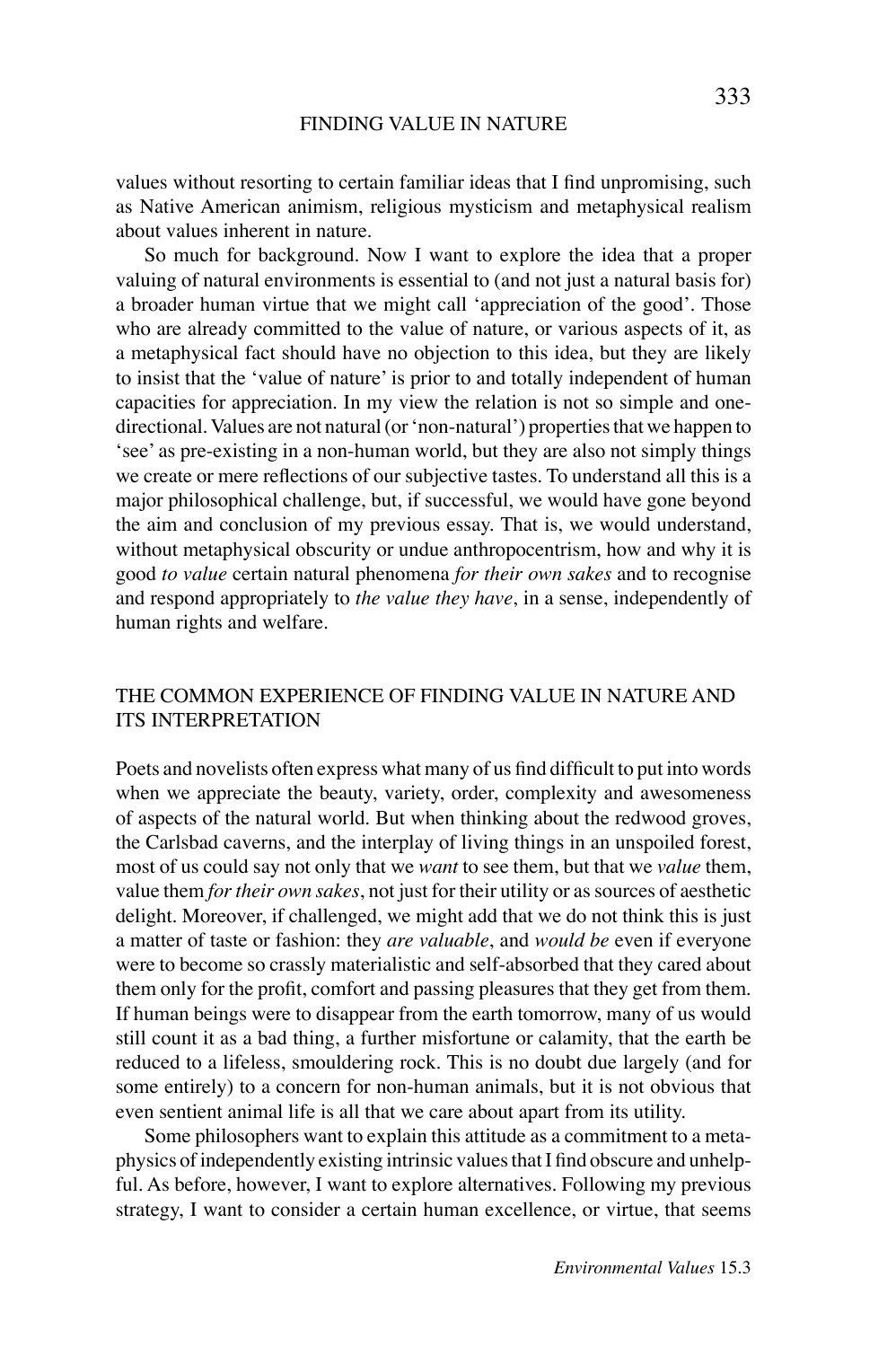to have implications regarding our treatment of the environment. But this time the virtue in question itself requires us to consider the idea of intrinsic value, the very topic that earlier I tried to avoid. The virtue that I have in mind now, broadly speaking, is a manifest readiness to appreciate the good in all sorts of things, and not just as an instrument or resource for something else. Although this does not appear on every philosopher's list of moral virtues, arguably it is widely (and rightly) recognised as a human virtue or excellence, an admirable trait of character. The basic idea is simple enough. There seems something important missing in those who persistently ignore, cynically dismiss, or remain coldly indifferent to the vast range of things that are sources of joy, inspiration and value for others, and potentially for themselves. Obviously such people are more liable than most to behave in ways that mistreat, hurt and dampen the spirits of others, but, even apart from that, arguably their systematic lack of appreciation is a defect of character, at least a falling short of an ideal. We may hesitate to label this strictly a moral vice, comparable to cruelty, dishonesty and injustice, but we commonly treat the opposite trait as an aspect of an ideal person – that is, their openness to find and respond to value in a wide diversity of people, things and experiences

Most readers would probably concede the general idea that it is an admirable trait to appreciate what is good, but they would understandably require some qualifications in a fuller account of the virtue. We should appreciate what is good, at least in appropriate contexts. For example, we expect that a virtuous person, in most familiar circumstances, will value love and respect among friends, acts of courage and kindness, innocent pleasures of children at play, and so on. Perhaps we should appreciate these things in all contexts, but we do not suppose that in all circumstances a good person will value and take pleasure in everything that is *generally* good. This is partly because such things are often only provisionally good and become worthless or bad in special circumstances. Empathy and pleasure, for example, seem generally good, but not in someone engaged in sadistic torture. Even if these or other good things retain some value in all contexts, a virtuous person would not necessarily value and take pleasure in them in every case. There are good things of many kinds, some important and some trivial, and how ideally we would respond to them varies with many factors. For example, it is doubtful that a more virtuous Khrushchev would have tempered his public condemnation of Stalin by noting appreciatively that he often played nicely with his daughter. Also, we need not regard someone as a worse person because she channelled all her energies into one grand artistic or political project, remaining indifferent in the process to values that could be found in current TV comedies, stamp collecting and poker tournaments. These complications, however, are not our present concern.

What is more controversial is whether the virtue of appreciating the good has any special application to our attitudes about the natural environment. It will be readily admitted, of course, that human life and pleasure are generally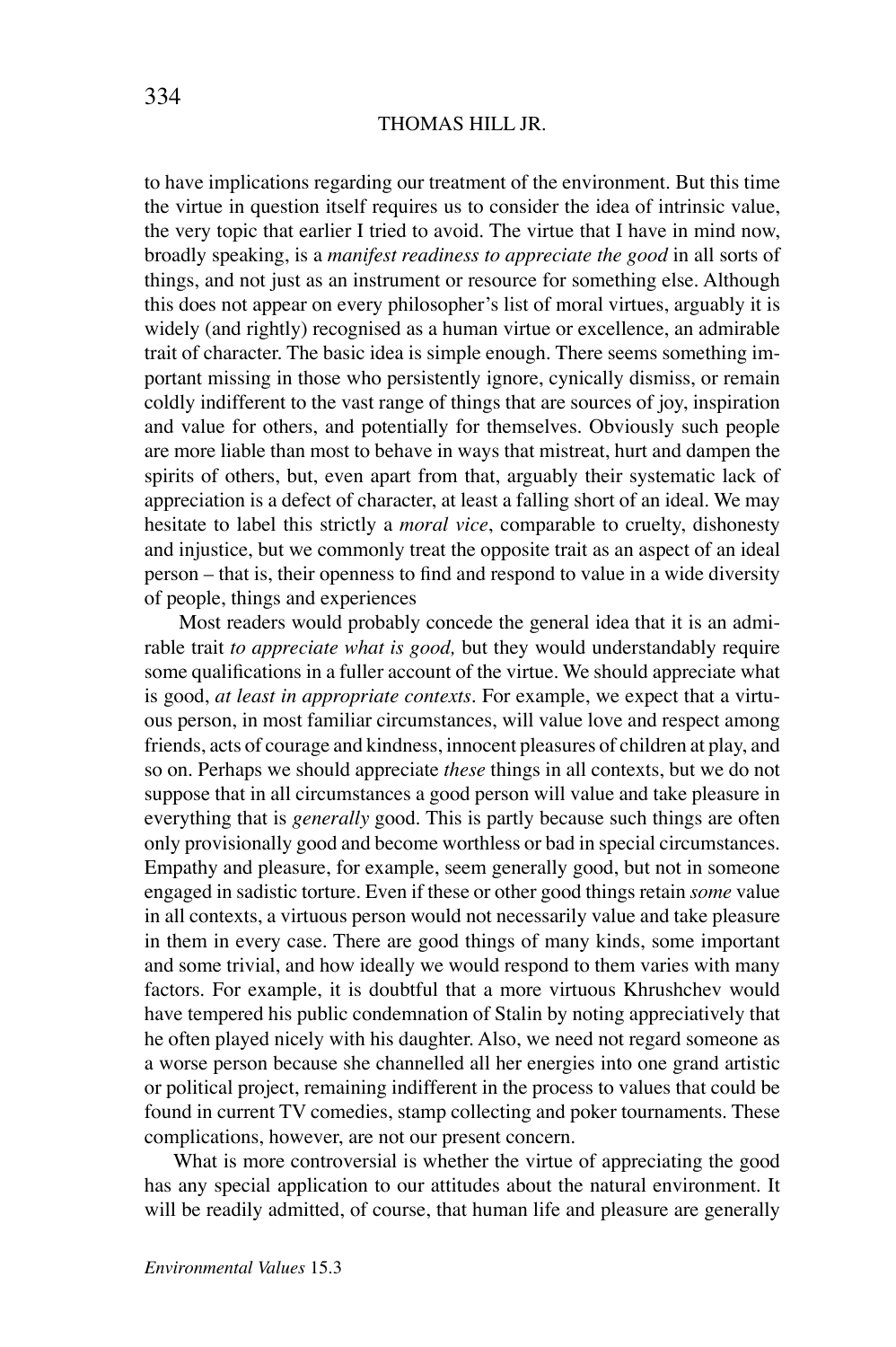## FINDING VALUE IN NATURE

good things and so it matters that pretty scenes cause innocent pleasure and air pollution kills people. The deeper controversy is about whether values in nature are independent of such effects on human welfare and rights. Are there such values, and, if so, how are we to understand them? This is an important question in itself, but it is also crucial to exploration of connections between human virtues and our treatment of the environment. Specifically, does the general virtue of appreciating the good in appropriate contexts imply that we should value aspects of the non-human natural world independently of their utility and effects on our welfare? The answer seems to depend on whether we should think that those aspects of nature are good and valuable for their own sakes.<sup>5</sup> If so, a virtuous person should appreciate them; if not, appreciation would be optional, a matter of choice and not an issue of human excellence or virtue. For me the issue turns on whether we can plausibly affirm that aspects of nature are valuable in themselves, in an appropriate sense, without buying into a metaphysics that construes 'intrinsic values' as independently existing natural (or 'non-natural') properties of things.

I turn in the next section to the large issue of how we might understand appreciating the value of aspects of nature for their own sakes without making dubious metaphysical commitments. This is a large topic, but it is necessary to address it here, even if briefly, in order to round out my suggestion that the virtue of appreciating the good in appropriate contexts has significant implications for our treatment of the natural environment.

# DESIRING, VALUING AND APPRECIATING VALUE: IS A METAPHYSICS OF INTRINSIC VALUE NECESSARY?

## Desiring vs. valuing

As many philosophers have noted, desiring and wanting something is not the same as valuing it. Most obviously, people can desire something (for example, taking certain dangerous drugs) but not value it because they regard it as harmful, destructive, or otherwise troublesome. But such consequences aside, people may also desire something that they do not value because they regard it as in itself base and unworthy of our attention: for example, staring at a pile of corpses (Plato's example) or viewing violent and demeaning pornographic films. We often want what we value, though not everything we value is an object that we desire to acquire, possess, or control. (Consider past events, the welfare of future human and nonhuman animals, sunsets, mountains, etc.) Valuing, it seems, is typically a relatively stable attitude, capable of withstanding (some) critical reflection, reaffirmed over time despite significant alterations in mood, impulse and momentary inclination. Some desires give those who have them little or no reason, even from the agent's perspective, to follow them  $-$  they disapprove of these desires or reasonably regard them as something alien to be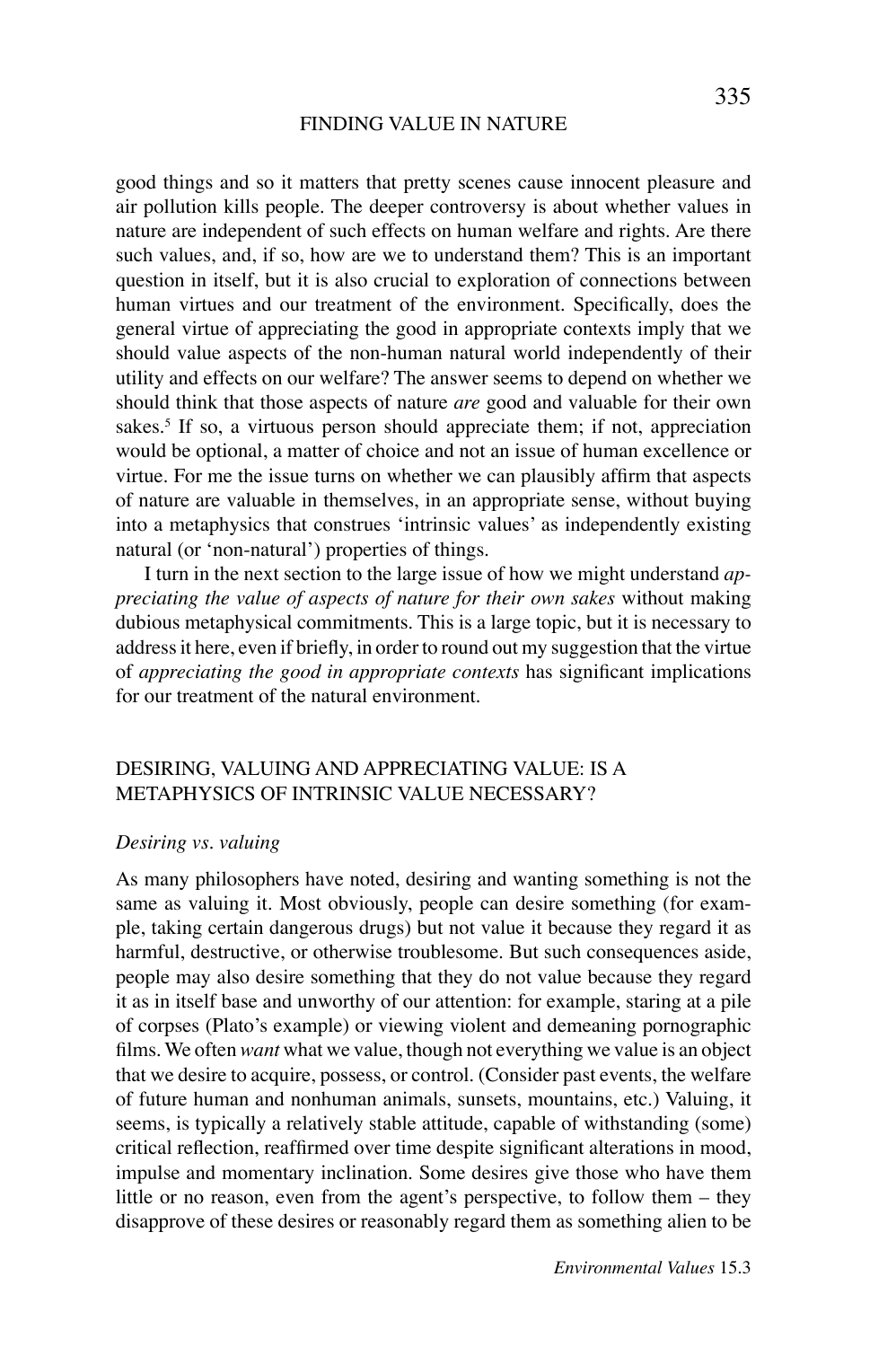resisted, altered, or suppressed. We typically filter out such unwanted *desires* as we form our *values*. So it seems that, with fewer exceptions, a person who values something has a reason, at least from his or her perspective, to do, say and think various appropriate things with regard to it.

## Valuing instrumentally and valuing for its own sake

Some things we value only for other goods they may bring, not for themselves. We may value these persistently, insistently, and for very good reasons, while still valuing them only for their effects: for example, food, unpolluted water and shelter for oneself and one's family. Other things we value and not just for their effects or accompaniments, and not unreasonably so. Contrary to some traditional assumptions, what we value for no further reason is not always an 'end' to be pursued, nor need it be an object possessing a metaphysical property of 'intrinsic value', natural or non-natural. Despite Aristotle, arguably it need not be the natural *telos* for human beings or some constitutive aspect of this. Particular human beings are wonderfully diverse and complex, and the values they all happen to share, if any, have no pre-emptive weight per se, apart from context, over what *individuals* care about for itself. It is unlikely that all human beings value aspects of the natural environment for their own sake, but surely the case for an appropriate environmentalist attitude does not assume otherwise.

# Valuing and being valuable

Presumably we want to say not merely that many people do in fact value natural phenomena in themselves, but also that these phenomena are valuable in themselves. What more is implied in this last claim? This is a large and difficult question, but a few things seem clear enough. When we say that something is valuable, and not merely valued by some, we imply that its being valued is not (or need not be) simply the result of mistakes of various kinds – for example, failure to understand it, confusion, bad reasoning, judgment skewed by irrelevant biases, and so on.<sup>6</sup> Moreover, we seem to imply that what is valuable has in itself features that make it worthy of being valued even when it is not. We readily acknowledge this with respect to unappreciated items of potential utility or delight to human beings – for example, a scientific discovery before its time, an unfashionable poem or painting, or a secret act of kindness. But the point could be extended. We may think that the aspects of nature that we value in themselves have features worthy of being valued in this non-instrumental way even if ignorance, greed and closed mindedness prevent all remaining generations of human beings from appreciating them. That is, we do not merely value them non-instrumentally, but also regard them as valuable in themselves, at least if this is understood in an ordinary sense. In my view, this is not a judgment that presupposes an untenable metaphysical value realism, but it does at least imply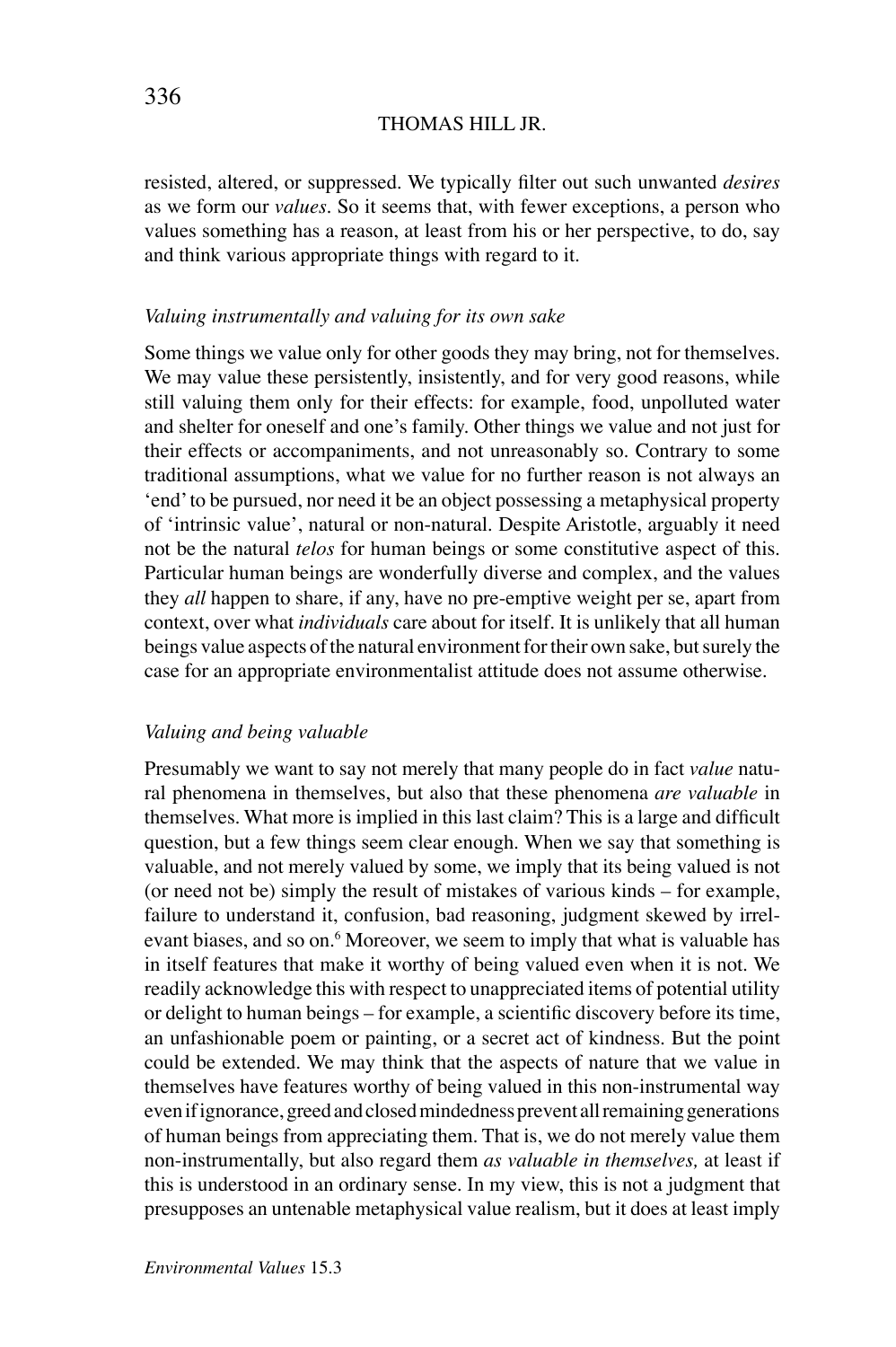that, if these aspects of nature were to continue to be valued non-instrumentally, the attitude need not rest on mistakes (factual misunderstanding, bias, faulty inferences, etc.).

Moreover, as just noted, when we say that something is *valuable* in itself, not merely valued for its own sake, we imply that it is worthy of being valued for its own sake. We can perhaps imagine someone saying, '*I value* X for its own sake even though I admit X is not really worthy of this attitude', but could we understand someone who said, 'X is intrinsically valuable but not worthy of being valued for its own sake'? Although we can only touch on the issue here, there are various ways that the further claim of worthiness could be interpreted without resorting to a metaphysics of intrinsic value as an independently existing property. For example, it seems, at least in part, to express the speaker's endorsement of valuing the object for its own sake, perhaps with an expectation that other reasonable, aware and informed persons would tend to share this attitude if appropriately situated. Any analysis of the meaning of these expressions is likely to remain controversial, but consideration of how we actually make and revise our judgments can be helpful. When we confirm that something has market value, it is sufficient to observe that very many people value it enough to exchange other things for it. If we learned that many, even most people, familiar with something valued it for its own sake, however, this would not by itself prove to us that the thing is intrinsically valuable. Their attitude, and not merely their beliefs about the object, might have been shaped by political indoctrination, cultural pressures, irrelevant associations and desires unrelated to the valued object. Discovery that the attitude was entirely due to such factors would undermine their claim that the object was intrinsically valuable. If, apart from such factors, the object itself has no stable disposition to lead anyone to value it for its own sake, then those who do value it for its own sake, we might say, do so not because it is worthy of such evaluation but for other reasons.

## IS THIS ACCOUNT STILL TOO HUMAN CENTRED?

A persistent objection to accounts of the value of nature of the sort sketched here is that they still make the value too dependent on human nature. This is a kind of objection sometimes raised against any value theory that treats value judgments as involving a relation between facts, events and objects in the world and those who actually or potentially observe, experience, respond to them evaluatively. Such objections often rest on misunderstandings of the theories in question or groundless optimism about the possibility of developing a defensible metaphysically realist alterative. Here I can only offer a few brief comments on the issue - with apologies to both sides of a long-standing dispute.

First, it is mistaken, or at least misleading, to suppose that the only alternative to metaphysical value realism is that human beings 'create' or 'invent'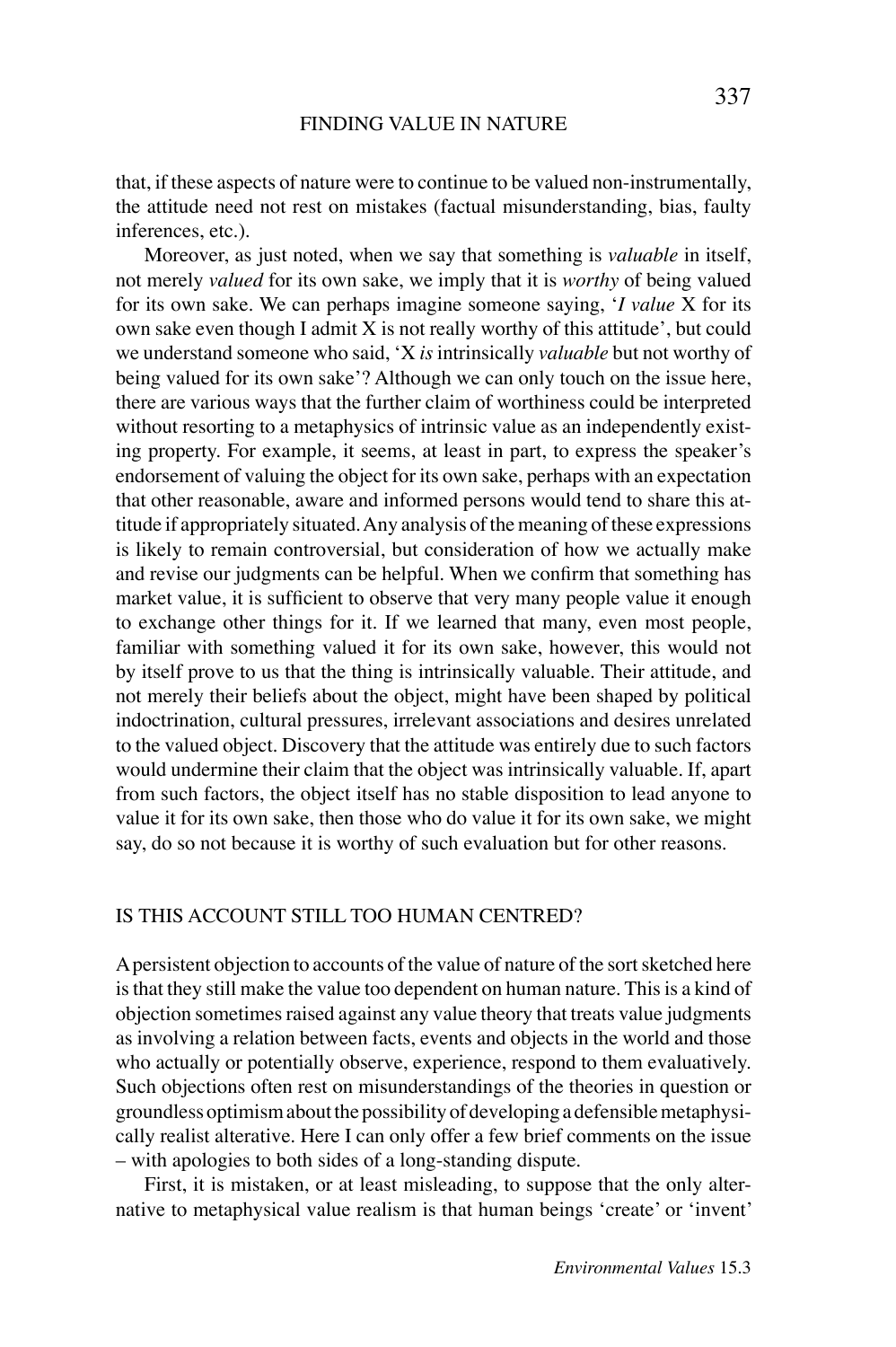the value of natural phenomena as opposed to their being valuable 'because of what they are'. In my view, we do 'find value' in nature, *in a sense*, when we learn and experience 'what it really is'. We do not arbitrarily choose what to value but form our value judgments, over time, as we come to experience and better understand natural phenomena. Sometimes, to our surprise, we 'discover' valuable aspects, and not just useful ones, that previously we had ignored or considered worthless. We often 'correct' our superficial impressions and initial value judgments as we enlarge and correct our understanding of the natural phenomena. When asked for the reasons why such things, themselves, are valuable, we cite identifiable features of the things that have value. These facts about what we are judging, rather than facts about our human nature and individual tastes, are 'what makes the things valuable' in the ordinary sense, even though in a meta-level philosophical discussion we may 'explain' values by reference to a relation between features of what is judged and dispositional features of actual or potential judges. This meta-level philosophical discussion is not what is at issue in practical contexts when someone asks whether something in nature is valuable in itself. The question is usually whether all that matters about it is its effect on human rights and welfare. In the ordinary sense at work here, the reasons why some natural phenomena are valuable, even apart from such effects, are properties that they really have, but this is not to say that their value is a property, like physical mass and extension are often thought to be, that can be understood without any reference to the potential receptivity, experience and response of non-inert beings.

Second, the ordinary expressions 'good in itself' and 'valuable for its own sake', which (I believe) are quite appropriately applied to nonhuman natural phenomena, are often blown up (or stripped down) by philosophers into metaphysical categories that few ordinary users of these terms would even recognise if explained to them.<sup>7</sup> For example, expressions such as 'good in itself' ('important in itself', etc.) typically make a contrast with another kind of evaluation (not always 'good as a means') that becomes clear in context. At least we need to pause to consider whether the technical uses have anything to do with real environmental debates.

Third, the debate about what is valuable for its own sake should not be burdened with the familiar, but far from obvious, assumption that the right thing to do is always to produce the greatest possible amount of such (intrinsic) value. When we say that something is valuable, we almost always mean to convey some idea about the reasons someone has for doing, thinking, or feeling something, but what is implied varies with the expressions and context. The judgment that aspects of nature are valuable in themselves is not irrelevant to what we should do, but it is unnecessary and unhelpful to try to treat it as assigning points on a scale of commensurable values that always determine what we should do. The controversy on this point is old and familiar, of course, but it is worth keeping in mind when discussing intrinsic values in the context of environmental issues.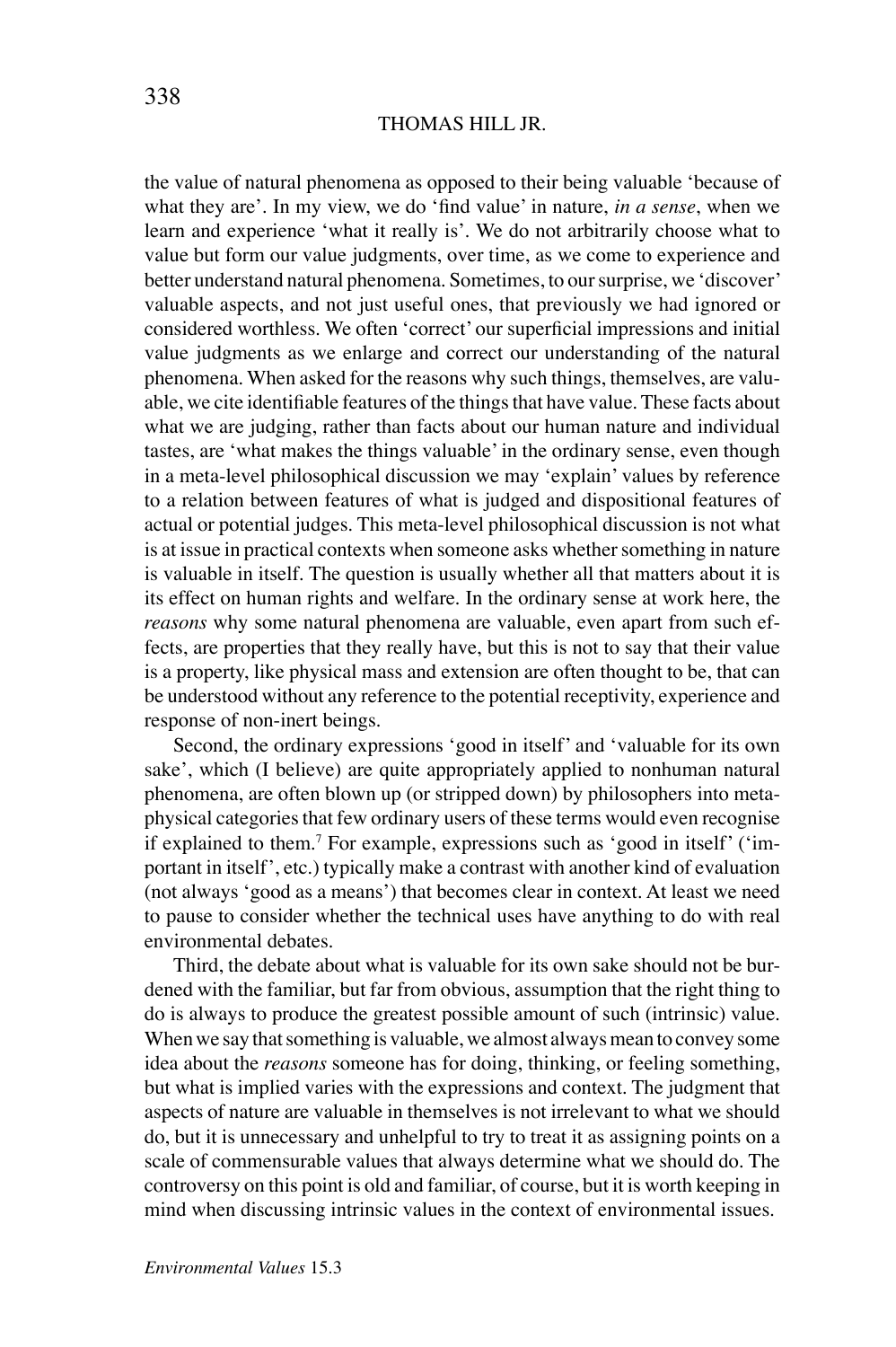#### FINDING VALUE IN NATURE

Finally, because 'anthropocentrism' has become a term of abuse among some environmentalists, it may be helpful to raise again the question what this means and why it is a bad thing. 'Anthropocentrism' can refer to significantly different ideas, and more and less radical ideas may be unfairly swept away with the same rhetorical brush.<sup>8</sup> The following, for example, are prima facie significantly distinct claims: (i) Everything in nature except human beings exists solely for the material benefit of human beings; (ii) Everything in nature except human beings exists solely for the benefit of human beings; but this includes aesthetic and spiritual benefits as well as material benefits; (iii) All valid concerns about the natural environment derive ultimately from human rights and duties to respect human interests; (iv) It is good for us to value nonhuman animals, natural wildernesses and ecosystems noninstrumentally; that is, it is virtue of human beings, though not of other creatures, to do this; (v) All moral obligations and duties, virtues and vices, blameworthiness and praiseworthiness are, strictly and literally, attributed only to human beings (or other 'rational' beings); (vi) The ultimate justification for thinking that we should value nature noninstrumentally (and count it as 'morally considerable') must appeal not only to the facts about the natural world and our place in it but also to the nature of moral justification - which is, in the end, a process dependent on human reason, sensibility, experience, dialogue and reflection; (vii) This process of moral justification, properly understood, is not a matter of either perceiving values that exist as facts in nature or of intuiting nonnatural 'intrinsic values', and so, though we should value nonhuman nature and even regard it as valuable noninstrumentally, the ultimate justification cannot be 'It simply exists with the non-relational property of intrinsic value' which we 'see' or 'intuit'.

If being anthropocentric is to be objectionable, we should be careful to indicate which claims it encompasses. My own view is that the first three claims are the primary ones that environmentalists should protest. The fourth is environmental friendly, for it endorses valuing nature noninstrumentally without denying other environmentalist themes. Controversies about the fifth - that only human beings, strictly, have moral virtues - will, I suspect, largely turn on whether we use 'moral' in a sense that is narrow or broad, perhaps literal or metaphorical. The last two points, concerning ultimate justification, are subject to philosophical disagreement, but I see no practical or theoretical advantage for environmentalists to treat these claims as the enemy. To do so would require them to draw up battle lines against the major developments in moral theory this century, and much before, and quite *unnecessarily* as far as I can see. I suspect that confusing these claims, i.e. (vi) and (vii), with some of the others has been largely responsible for the idea that serious environmentalists must deny them.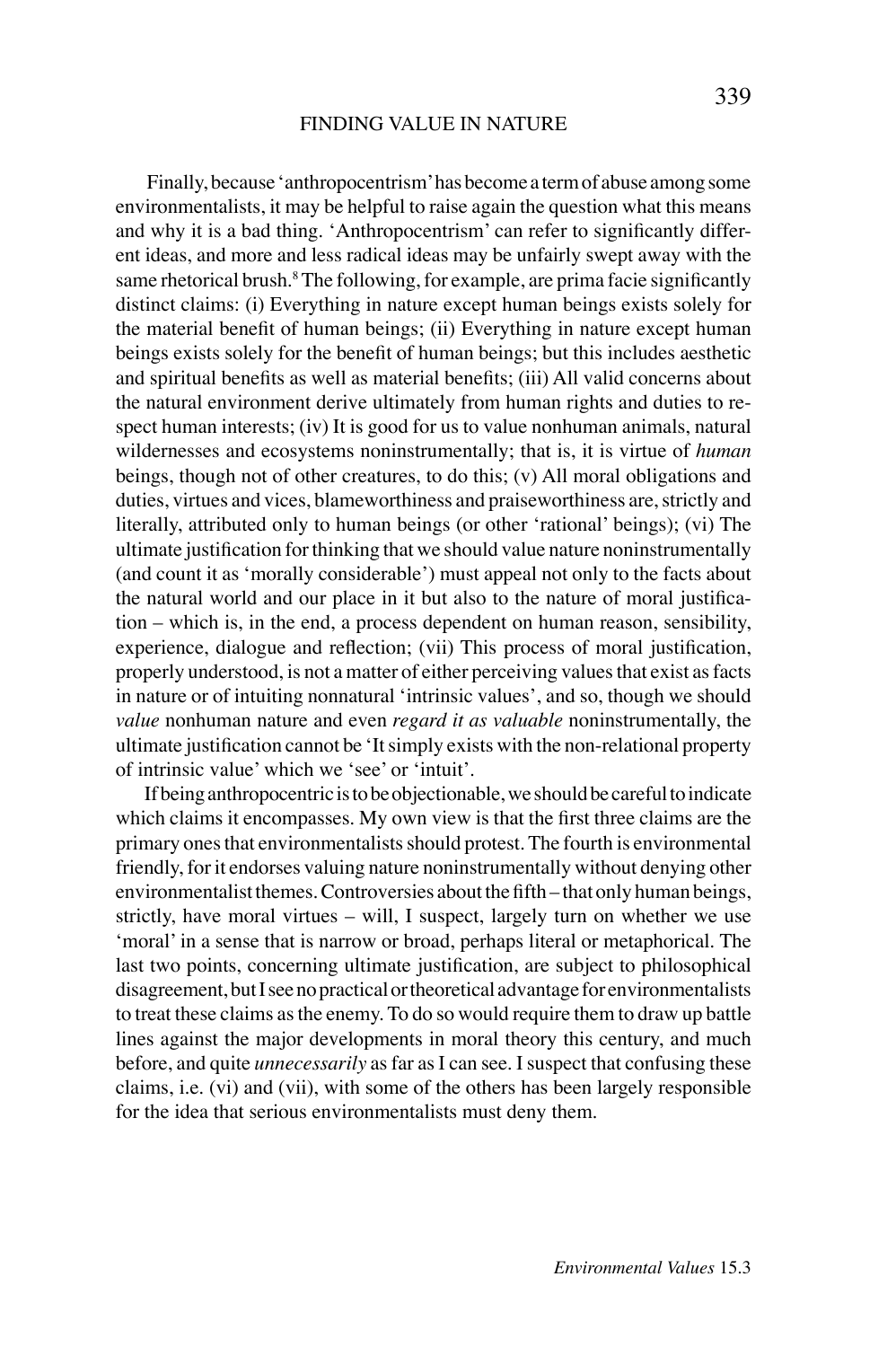# **NOTES**

 $\frac{1}{2}$  Hill 1983. This paper has been reprinted in several anthologies, including Thomas E. Hill, Jr., Autonomy and Self-Respect (Cambridge: Cambridge University Press, 1991).

<sup>2</sup> The term 'intrinsic value' has been interpreted in different ways. As should become clear, my scepticism about its use applies primarily to interpretations, such as G.E. Moore's, that treat intrinsic value as a simple, non-natural metaphysical property. This is a special philosophical usage, not inherent in the common understanding of 'good in itself' or 'valuable for its own sake'.

<sup>3</sup> By 'natural basis' for a virtue I mean a pervasive human disposition, not primarily the product of particular social and cultural influences, that is not itself a morally excellent or praiseworthy trait but is a background tendency necessary to (or usually important for) the development of a morally excellent or praiseworthy trait. For example, in 'Human Excellence and Preserving Natural Environments' I conjectured that a natural basis for proper humility is a tendency to care about animals and things independently of their utility (p. 220) and a natural basis for gratitude is a disposition to cherish for their own sakes things that give us joy (p. 224). Whether these conjectures are correct is, of course, an empirical question.

<sup>4</sup> It is important to note here, and later, that 'valuing something for its own sake' is not the same as 'believing that something is intrinsically valuable'. This is especially evident if the latter is interpreted as the belief that the thing in question has a metaphysical property ('intrinsic value') that exists independently of relations to anything else. 'Valuing for its own sake' is an attitude about the thing in question, not a belief about its intrinsic properties or even its relation to other actual or potential valuers.

<sup>5</sup> This is a point at which approaching environmental issues from a perspective on human virtues seems to require, rather than provide a way of avoiding, discussion of intrinsic value. My suggestion, however, is that practical judgments that aspects of nature are 'intrinsically valuable', when understood in the ordinary sense relevant to real environmental debates, do not presuppose the metaphysical realist conceptions of intrinsic value that I have been trying to avoid. For present purposes I am not distinguishing 'being intrinsically valuable', 'having intrinsic value', and 'being *valuable* for its own sake'. though all of these, I assume, go beyond 'being valued for its own sake'.

<sup>6</sup> The possibility of such mistakes about what *is valuable* is important to distinguish the concept from the weaker ideas that the thing seems valuable and is valued. It must make sense to say, 'It seems valuable, it is valued (e.g. by many others), and I did value it, but really it is not valuable.' The distinction, however, need not be explained as the difference between false and true attributions of a metaphysical property of the thing in question independent of its relations to those who do or might observe, experience, or otherwise respond to the thing. The difference has to do both with other possible errors and misjudgments as well as endorsement of something as *worthy* of being valued, a normative judgment that needs more discussion but does not necessarily invoke the kind of metaphysics of which I am sceptical.

<sup>7</sup> Long ago, in the days of 'ordinary language philosophy' at Oxford, I studied in some detail the common (non-philosophical) use of these expressions, and this investigation (Hill 1961) convinced me that G.E. Moore and other philosophers had changed the subject substantially when they wrote about 'intrinsic value' in their technical sense.